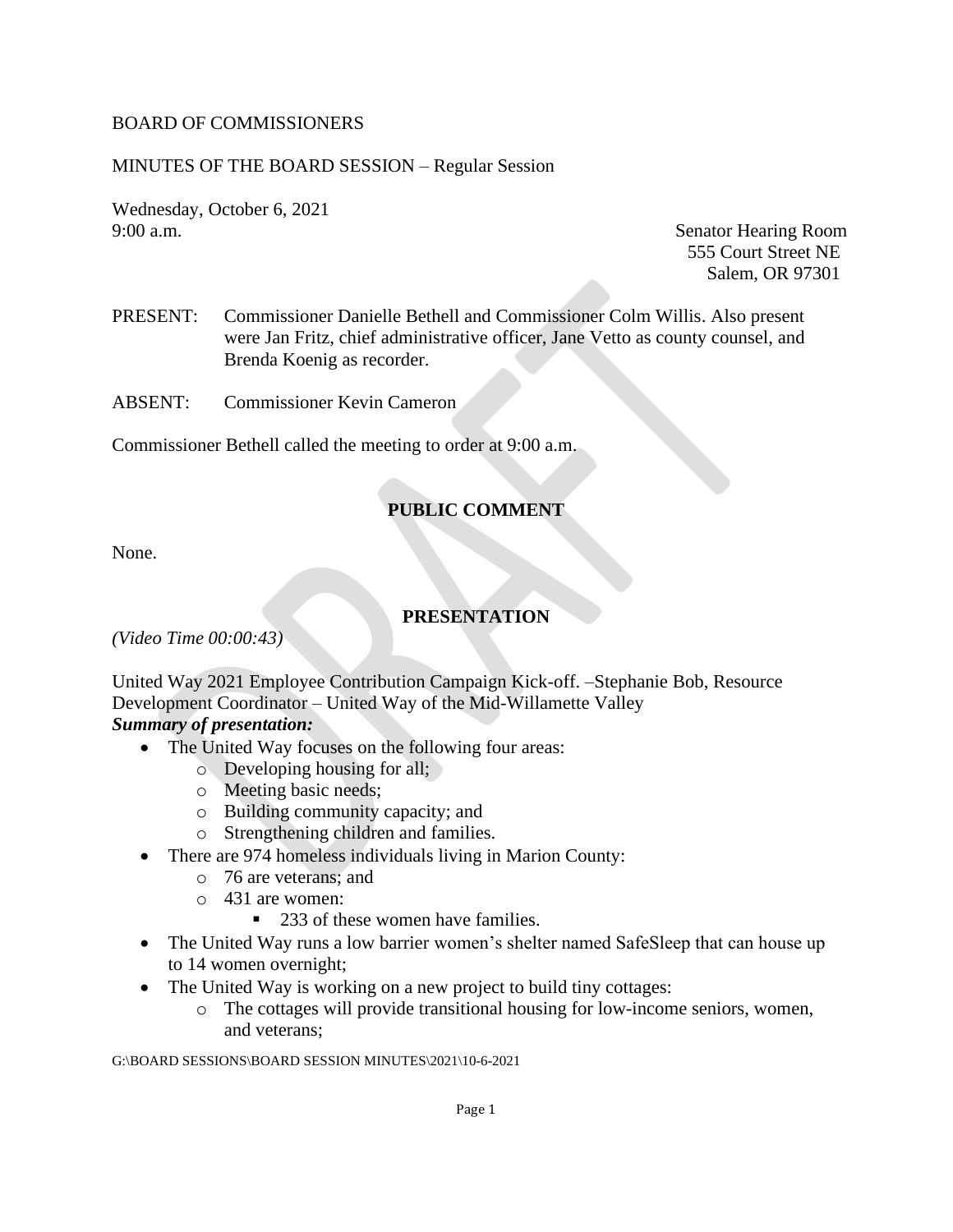- o Tenants will be charged \$350 per month;
- o The first phase is for 11 cottages; and
- o The goal is to have 50 cottages built by the end of 2022.
- The United Way is continuing to work on wildfire recovery projects:
	- o A \$250,000 donation was made to the Detroit foundation to be used on the community center.
- The United Way partners with Willamette University's MBA program through a \$150,000 donation that is distributed by students to local organizations in need:
	- o In 2020 \$93,936 of the \$150,000 went to organizations within Marion County.
- Another important United Way program is the Good 360 Gifts-in-kind Program:
	- o Donations made during the wildfires were a critical resource for individuals and families affected by the fires; and
	- o 20 to 30 pallets of a variety of items are donated weekly by Amazon.
- The United Way's Enrichment Academy provides the following:
	- o Early learning programs at local elementary schools to help students stay on grade level; and
	- o The Aspire Program that works with the Advancement Via Individual Determination programs at local junior and senior high schools.
- The United Way supplies resource cabinets with hygiene supplies, clothing, and shoes at local Title 1 schools;
- The United Way's Women United Red Cart Project provides students in need with feminine hygiene products;
- The United Way employee campaign gives employees an opportunity to be philanthropic by having donations taken directly from their paychecks:
	- o Employees can designate another non-profit to receive their donations and the United Way will distribute those funds.
- The United Way of the Mid-Willamette Valley serves Marion, Polk, and Yamhill counties.

# **CONSENT**

*(Video Time 00:15:02)*

# BOARD OF COMMISSIONERS

Approve an order appointing Chris Hoy to the Marion County Public Safety Coordinating Council with a term ending June 30, 2024.

> **MOTION:** Commissioner Willis moved for approval of the consent agenda. Seconded by Commissioner Bethell; motion carried. A voice vote was unanimous.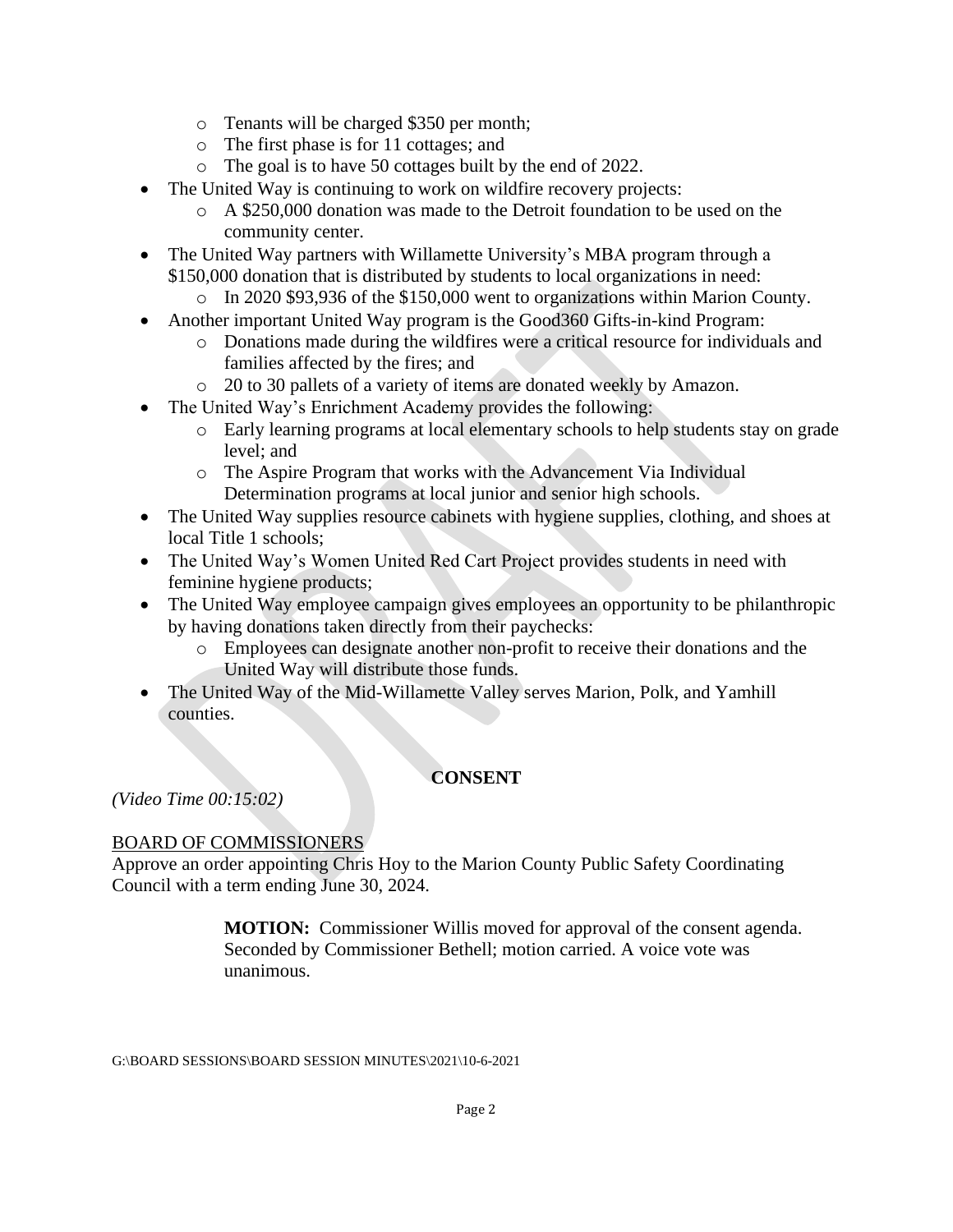# **ACTION**

*(Video Time 00:15:27)*

## BOARD OF COMMISSIONERS

1. Consider approval of the incoming funds Intergovernmental Agreement with the Oregon Business Development Department in the amount of \$975,000 to provide financial assistance for Marion County Public Works, Building and Planning Department staffing costs due to the 2020 wildfires through June 30, 2023. –Scott McClure

#### *Summary of presentation:*

- The county applied for a \$975,000 grant from the state:
	- o \$610,000 will go towards the last fiscal year; and
	- o \$365,000 will go towards the current fiscal year.
- The commissioners have the following options:
	- o Accept the grant; or
	- o Not accept the grant.
- Staff recommends that the board accepts the grant.

**MOTION:** Commissioner Willis moved to approve the incoming funds Intergovernmental Agreement with the Oregon Business Development Department in the amount of \$975,000 to provide financial assistance for Marion County Public Works, Building and Planning Department staffing costs due to the 2020 wildfires through June 30, 2023. Seconded by Commissioner Bethell; motion carried. A voice vote was unanimous.

*(Video Time 00:18:16)*

#### HUMAN RESOURCES

2. Consider approval of the ratification of the Federation of Oregon Parole and Probation Officers (FOPPO) Collective Bargaining Agreement (CBA) from July 1, 2021, through June 30, 2024. –Michelle Shelton and Undersheriff Jeff Wood

## *Summary of presentation:*

- FOPPO deputies perform case management for approximately 3,700 individuals;
- The deputies work daily on facilitating positive change;
- Individuals being supervised are held accountable for their actions;
- The three-year collective bargaining agreement includes the following:
	- o Duty officer pay was increased;
	- o An additional holiday, Juneteenth, is included;
	- o The county's contribution costs for health insurance is increasing; and
	- o The cost-of-living adjustment will be as follows:
		- 2.5 percent retroactive to July 1, 2021;
		- 3 percent effective July 1, 2022; and
		- 3 percent effective July 1, 2023.

• The agreement allows the Sheriff's Office to budget and plan for three years.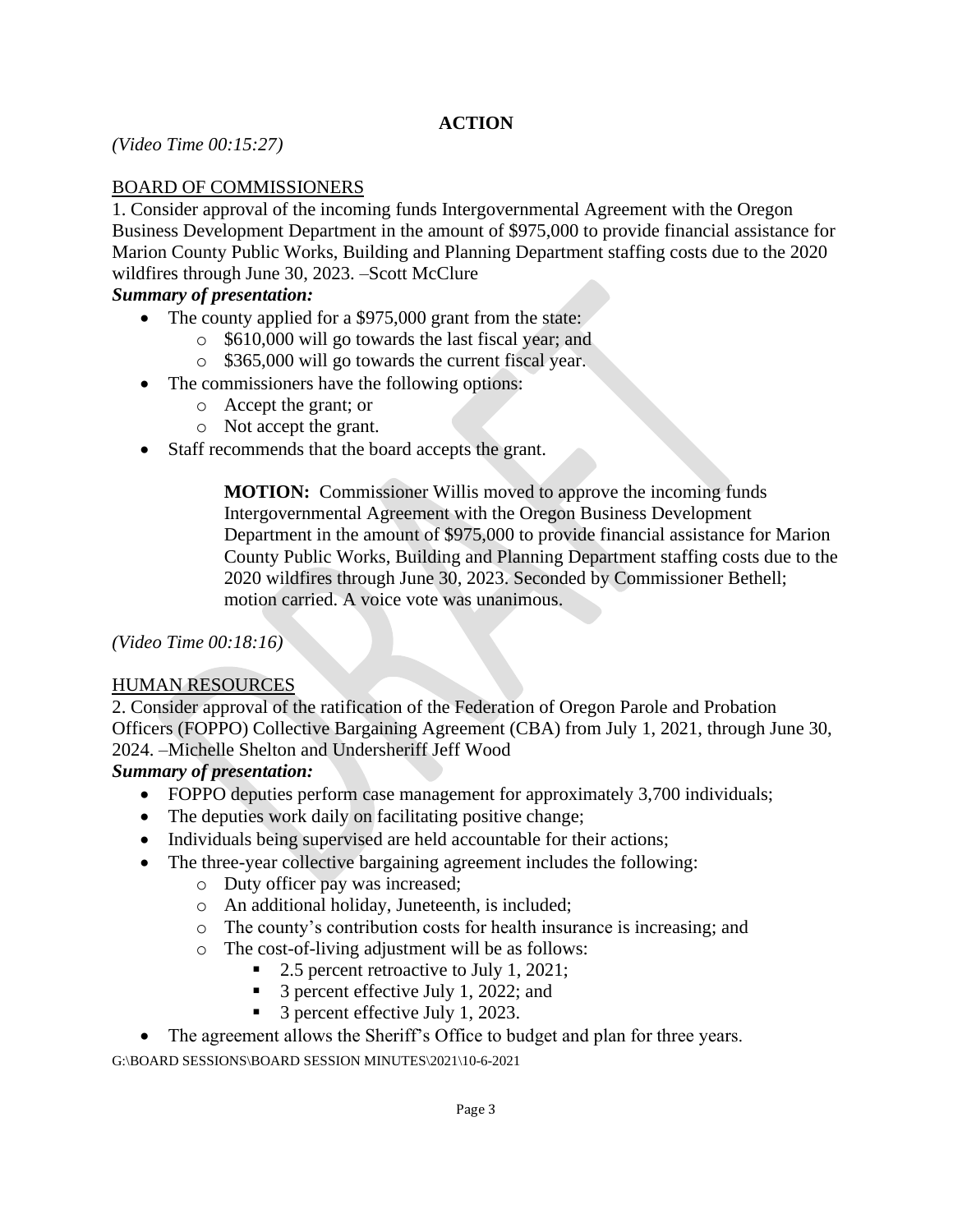• ORPAT stands for Oregon Physical Abilities Test.

**MOTION:** Commissioner Willis moved to approve the ratification of the Federation of Oregon Parole and Probation Officers (FOPPO) Collective Bargaining Agreement (CBA) from July 1, 2021, through June 30, 2024. Seconded by Commissioner Bethell; motion carried. A voice vote was unanimous.

*(Video Time 00:23:48)*

### PUBLIC WORKS

3. Consider approval of the Contract for Services with Radio Technology Services in the amount of \$190,500 to provide project management consulting services for the VHF Radio Replacement Project through June 30, 2023. –Brian Nicholas

#### *Summary of presentation:*

- In July of 2019 a project was initiated to replace the two Marion County radio systems operated by the following departments:
	- o The Sheriff's Office; and
	- o The Public Works Department.
- The following tasks have been completed by ADCOMM Consulting Engineers:
	- o Preliminary site evaluations;
	- o Coverage needs analysis;
	- o Collecting stakeholder input from emergency response agencies around the county; and
	- o ADCOMM is finalizing their system recommendations.
- The following are program objectives:
	- o County managed system;
	- o Capacity to serve all stakeholders;
	- o Public safety grade radios;
	- o Interoperability; and
	- o Affordable.
- Public Works cannot deliver this project with their current staffing levels:
	- o A dedicated project manager is required;
	- o A request for proposal was issued and the following three companies responded:
		- ADCOMM Consulting Engineers;
		- MDX, a Colorado company; and
		- Radio Technology Services, an Oregon company.
	- o The selection committee selected Radio Technology Services for the following reasons:
		- They are experienced with the technical side of this type of project; and
		- They possess unique experience that the other two companies do not have.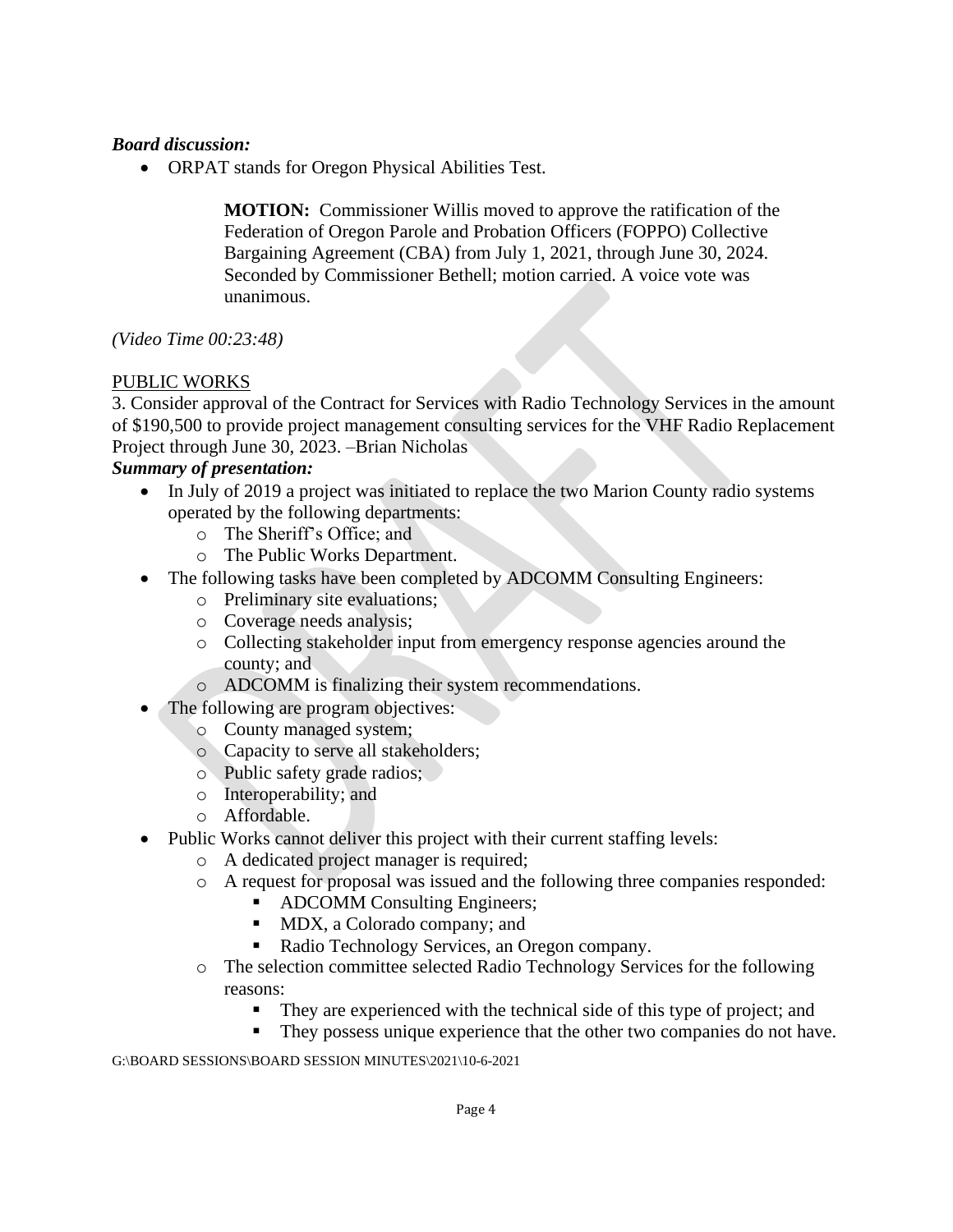- The consultant agreement contains the following scope of services:
	- o Validation of ADCOMM's system recommendations;
	- o Verify with stakeholders that their needs will be met by the new system;
	- o System design and procurement specifications;
	- o Site improvement design;
	- o Cost estimates;
	- o Assistance with governance, financial, and transition plans; and
	- o Assistance with developing user and site licensing agreements.
- The contract not to exceed value is \$190,500;
- The contract term for the initial phase is through December 2022;
- Following are future project phases:
	- o Procurement and implementation of systems, including transitioning from the old system to the new system; and
	- o Operation and maintenance.
- Public Works may require Radio Technology Services to assist with future phases.

- There are two ways that stakeholder agencies will be involved:
	- o Proposing to establish a technical advisory committee; and
	- o User fees to support the ongoing maintenance of the system and future upgrades and replacement of equipment.
- If financing is available, the system can be operational within two years;
- The new system will support emergency responders in the canyon; and
- User fees should be affordable for stakeholders.

**MOTION:** Commissioner Willis moved to approve the Contract for Services with Radio Technology Services in the amount of \$190,500 to provide project management consulting services for the VHF Radio Replacement Project through June 30, 2023. Seconded by Commissioner Bethell; motion carried. A voice vote was unanimous.

## *(Video Time 00:38:00)*

4. Consider approval of the incoming funds Intergovernmental Agreement with the Oregon Department of Transportation (ODOT) for phase 1 of the I-5 Aurora-Donald Interchange (Exit 278) project estimated at \$48,273,000, which ODOT will provide an estimated \$48,161,600 in state and federal funds and the county will provide \$111,400 in funding. –Lani Radtke and Janelle Shanahan

# *Summary of presentation:*

- The project is located in Northern Marion County at Ehlen Road;
- The following is the progress of the project to date:
	- o ODOT has completed an interchange area management plan that the county adopted in 2020: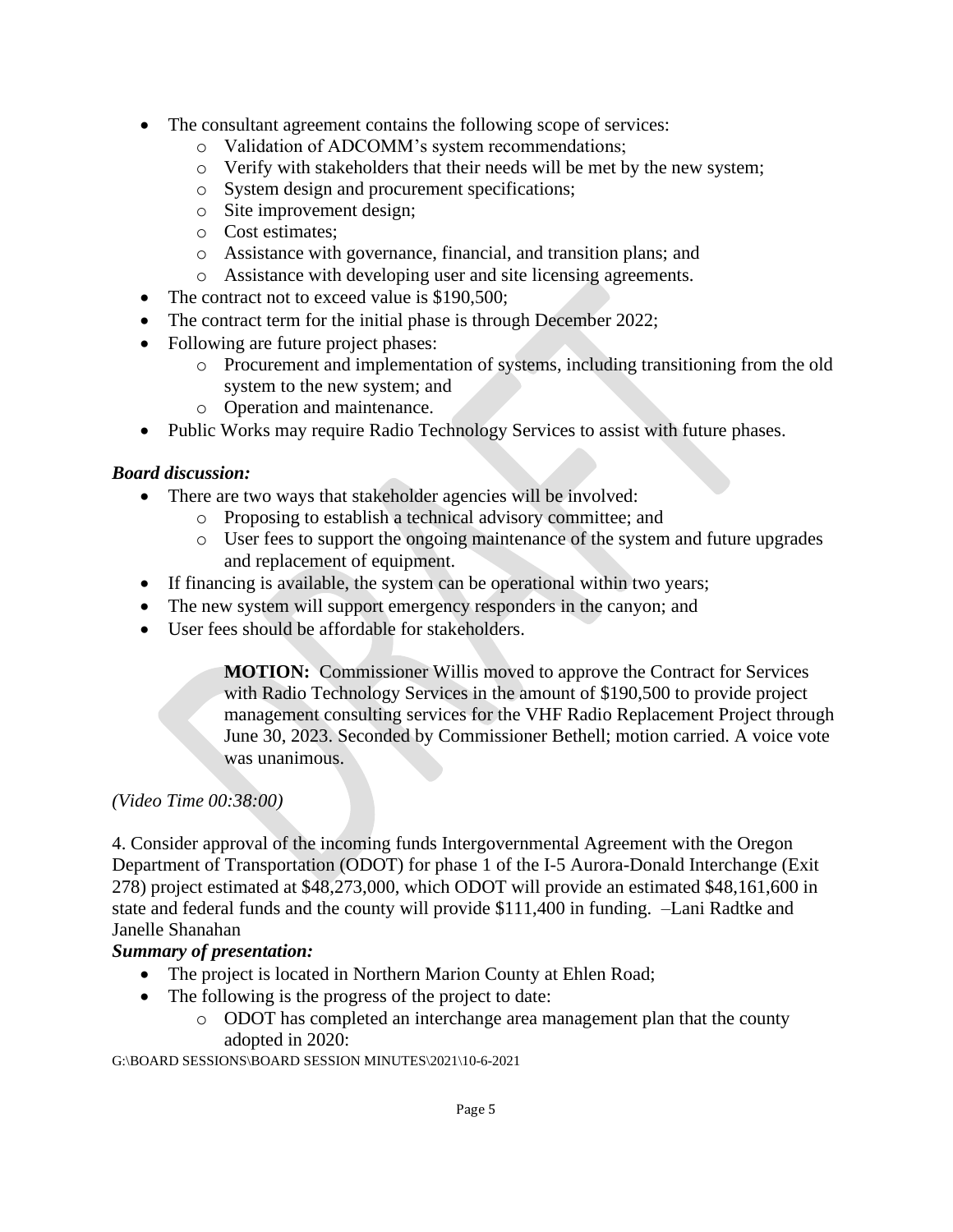- A diverging diamond interchange design was selected.
- Current challenges in the area:
	- o At peak traffic times traffic backs up onto the ramps and onto I-5;
	- o It is challenging to make a left turn onto Ehlen Road; and
	- o Bents Road is very close to the southbound off-ramp.
- The funding for Phase 1 plans has been secured;
- Bid documents have been completed;
- The following are components of the chosen diverging diamond interchange design:
	- o A new I-5 bridge will be built;
	- o Lanes on I-5 will be realigned;
	- o On-ramps and off-ramps will be lengthened and widened;
	- o Sound and retaining walls will be built next to the RV park;
	- o Ehlen Road will be widened and realigned on the west side;
	- o Bents Road will be reconstructed and realigned to align with Bents Court;
	- o Dolores Way will be realigned; and
	- o Three traffic signals will be installed.
- The total project cost is \$72 million;
- Phase 1 will provide necessary safety and capacity enhancements within the available funding;
- Phase 1 improvements include the following:
	- o Build the new I-5 bridge;
	- o Realign I-5 lanes;
	- o Lengthen and widen off-ramps;
	- o Construct sound and retaining walls;
	- o Widen Ehlen Road;
	- o Realign Bents Road; and
	- o Install three new traffic signals.
- The total cost of Phase 1 is \$48.4 million:
	- o The county contribution is \$111,400.
- There will be detour routes in place during Phase 1 construction at the following locations:
	- o Ehlen Road will be closed four times, for three days each closure; and
	- o The off-ramps will be closed two times, for three weeks each closure.
- The following is included in the Intergovernmental Agreement:
	- o The county contributes \$111,400;
	- o ODOT is responsible for acquiring all necessary rights of way; and
	- o Upon project completion the county accepts jurisdiction and maintenance for the following:
		- Ehlen Road:
		- Bents Road:
		- Bents Court: and
		- New traffic signal at Ehlen Road and Bents Road.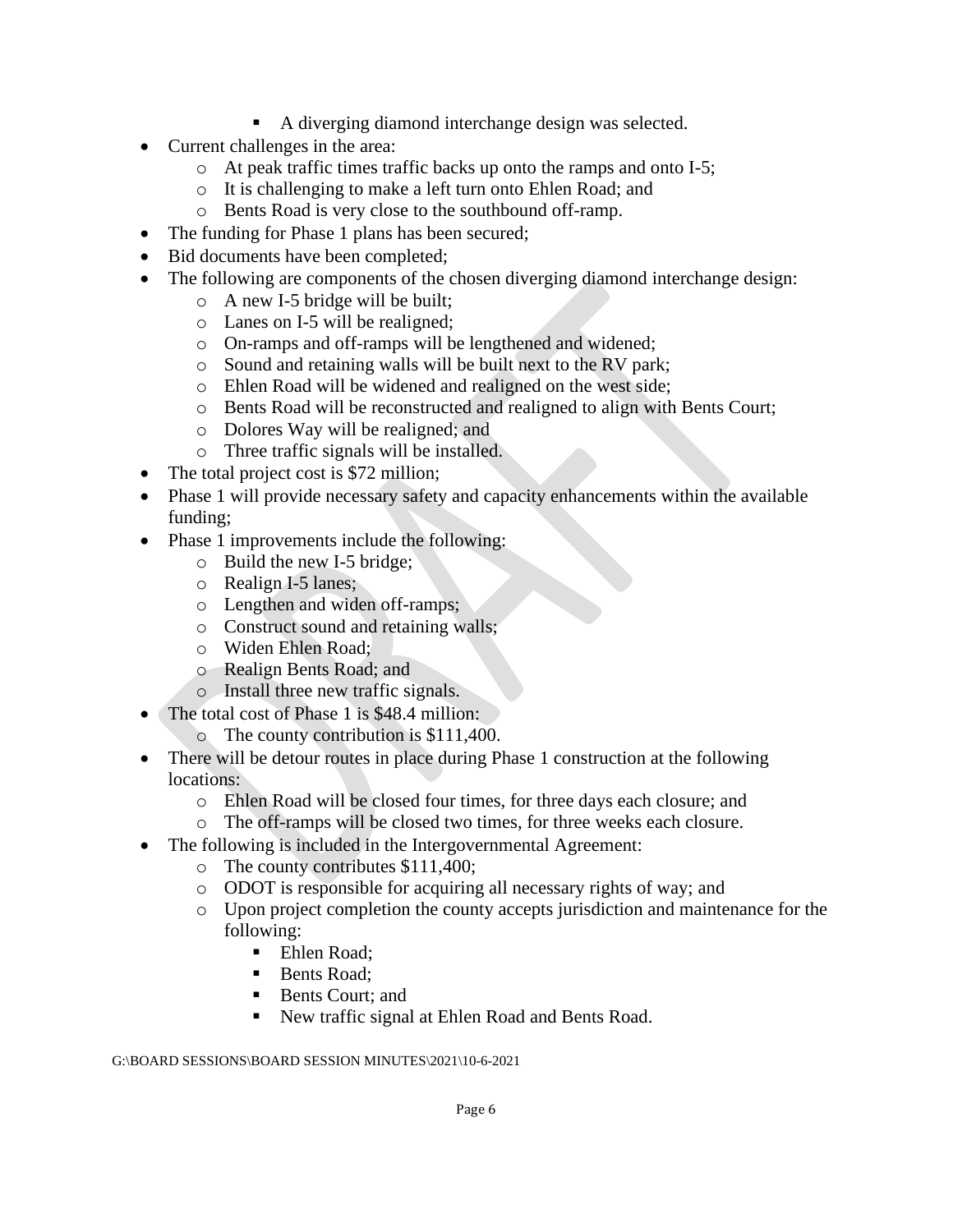- During the Ehlen Road closures the ramps will remain open;
- The Ehlen Road closures will occur over extended weekends:
- Local businesses will be notified of all closures:
- ODOT has already conducted extensive outreach to stakeholders;
- Ehlen Road will increase from one lane to two lanes in each direction;
- The three new traffic signals will improve the flow of traffic;
- The major traffic improvements will be seen when Phase 2 is completed;
- ODOT has been trying to acquire funding for the entire project, but has been unsuccessful; and
- Completing this project is a high priority for ODOT.

**MOTION:** Commissioner Willis moved to approve the Intergovernmental Agreement with the Oregon Department of Transportation (ODOT) for phase 1 of the I-5 Aurora-Donald Interchange (Exit 278) project estimated at \$48,273,000, which ODOT will provide an estimated \$48,161,600 in state and federal funds and the county will provide \$111,400 in funding. Seconded by Commissioner Bethell; motion carried. A voice vote was unanimous.

## *(Video Time 00:53:27)*

5. Consider approval of the Standard Professional Services Contract with David Evans and Associates, Inc. in the amount of \$874,982.13 to provide architect and engineering services for the Hazelgreen Road NE: Pudding River Bridge Replacement project through October 31, 2025. –Ryan Crowther

# *Summary of presentation:*

- The existing structure is an old timber bridge;
- The bridge gets overtopped during heavy rains and has to be closed;
- The project scope consists of the following:
	- o Replace the substandard bridge with a new, higher structure that meets all current standards;
	- o Realign Torvend Road to accommodate the new structure; and
	- o Construction of an approach guard rail for safety.
- David Evans and Associates were selected through a qualifications-based selection process;
- The contract scope includes the following:
	- o Project design;
	- o Right of way services; and
	- o Bid and award support.
- The total contract budget is \$874,982.13:
	- o Included in the budget is \$192,983.98 for contingency tasks that are listed in the contract.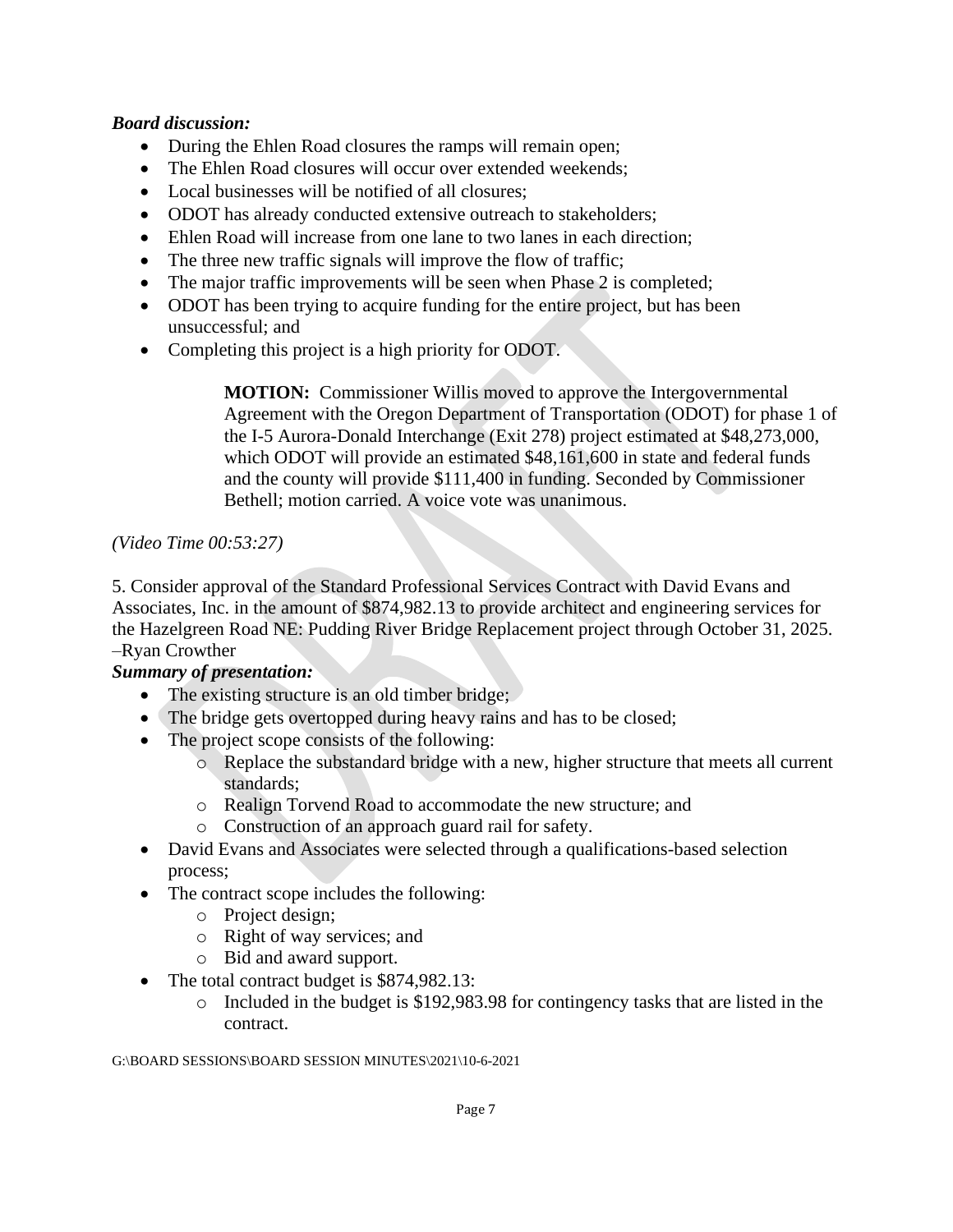- The project schedule is as follows:
	- o Design- 2021 through 2023;
	- o Right of way acquisition- 2022; and
	- o Construction- 2024.

- The project is funded through a federal grant program, the Local Bridge Program, administered by ODOT:
	- o The county is contributing a 10.27 percent match.

**MOTION:** Commissioner Willis moved to approve the Standard Professional Services Contract with David Evans and Associates, Inc. in the amount of \$874,982.13 to provide architect and engineering services for the Hazelgreen Road NE: Pudding River Bridge Replacement project through October 31, 2025. Seconded by Commissioner Bethell; motion carried. A voice vote was unanimous.

### *(Video Time 00:58:06)*

6. Consider approval of three Oregon Federal Lands Access Program (FLAP) grant applications for the North Fork Road Guardrail Improvements project, the North Fork Road Kiosks project, and the Wintel Road Reconstruction and Bridge 47C76 Replacement project. –Ryan Crowther and Brian Nicholas

## *Summary of presentation:*

- The FLAP grant program is a program designed to improve roadways that access federal land;
- Details of the North Fork Road Guardrail project include the following:
	- o There are six locations that would benefit from having guardrails installed; and
	- o The estimated cost of the project is \$1,641,469:
		- The FLAP program requires no county match for safety projects.
- Details of the North Fork Road Kiosks project include the following:
	- o The project is to install manned kiosks at the following two locations:
		- On North Fork Road near the intersection of North Fork Road and Highway 22; and
		- On Gates Hill Road near the intersection of Gates Hill Road and North Fork Road.
	- o Kiosk employees would collect user fees for the corridor:
		- User fees could be paid with debit and with credit cards.
	- o The kiosks would help with management of the corridor:
		- Would be able to have real-time parking availability; and
			- Would reduce congestion within the corridor.
	- o The estimated cost of the project is \$1,173,917:
		- The county's share would be 10.27 percent.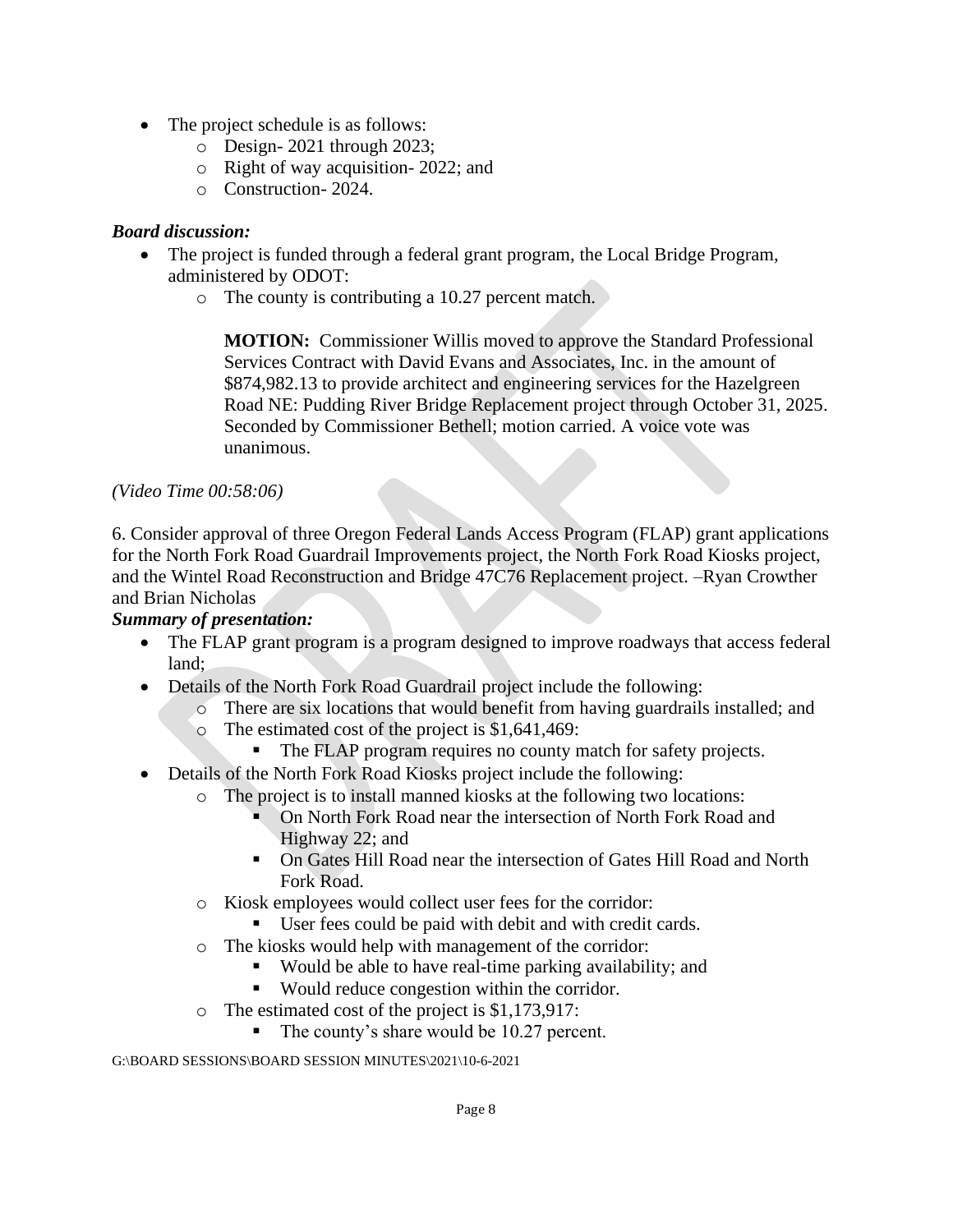- Details of the Wintel Road Reconstruction and Bridge 47C76 Replacement project includes the following:
	- o The project would reconstruct a portion of Wintel Road between Jorgenson Road and Ankeny Hill Road;
	- o An existing timber bridge would be replaced; and
	- o The estimated cost of the project is \$3,716,857:
		- The county's share would be \$425,411.

- There are issues with managing the volume of people and vehicles trying to use the North Fork corridor during the summer;
- The kiosks will help manage the corridor for recreation, particularly during the summer season;
- The kiosks will not be permanent structures and will only be in place during the summer season;
- The user fees collected will cover the cost of kiosk employees;
- The FLAP grant program is run by the Federal Department of Transportation:
	- o The Northwest Highway Division serves Oregon, Washington, and Idaho and is located in Vancouver, Washington; and
	- o The program was previously called the Forest Access Program.
- During the last FLAP grant process, the county received \$7.3 million to mitigate slides on North Fork Road:
	- o The landslide repair project is in the design phase; and
	- o The \$7.3 million will not cover the entire project cost, so a second FLAP grant application will be submitted in the future.

**MOTION:** Commissioner Willis moved to approve three Oregon Federal Lands Access Program (FLAP) grant applications for the North Fork Road Guardrail Improvements project, the North Fork Road Kiosks project, and the Wintel Road Reconstruction and Bridge 47C76 Replacement project. Seconded by Commissioner Bethell; motion carried. A voice vote was unanimous.

*(Video Time 01:13:26)*